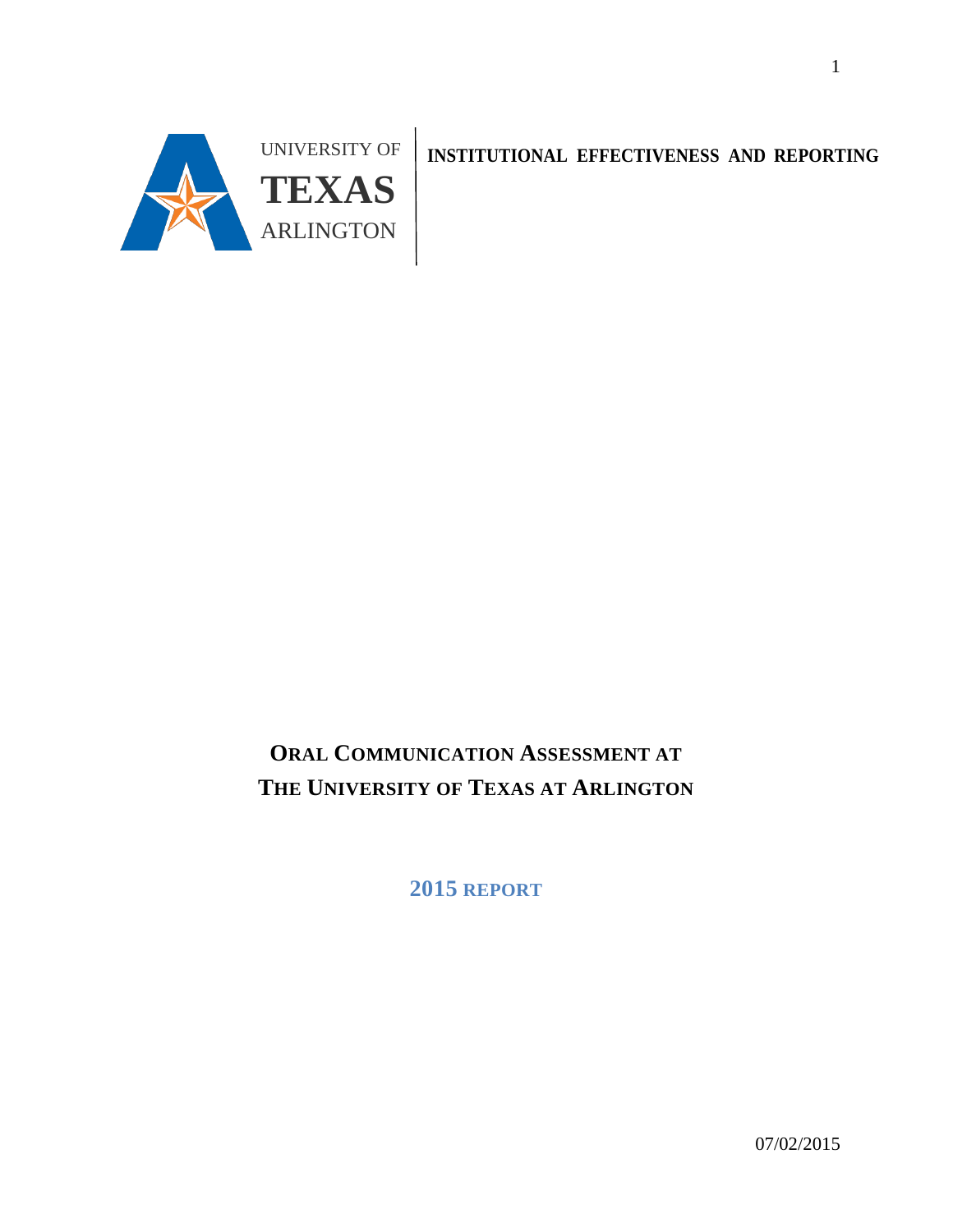#### **Oral Communication Assessment at UTA**

#### **Introduction**

In fall of 2011, the Texas Higher Education Coordinating Board (THECB) made revisions to the Texas Core Curriculum rules (THECB, 2013). These revisions redefined the Core Curriculum through eight foundational component areas (FCA) and six core objectives that includes: Critical Thinking, Communication, Empirical and Quantitative skills, Teamwork, Personal Responsibility, and Social Responsibility. These objectives are to be implemented within core curriculum coursework and assessed to determine the extent of student achievement. Oral Communication is part of the Communication Core Objective identified by THECB. The University of Texas at Arlington (UT Arlington) is implementing the assessment of the core objectives on a three-year cycle as seen in Table 1.

| <b>Foundational Component Area</b> | Fall<br>2014 | <b>Spring</b><br>2015 | Fall<br>2015 | <b>Spring</b><br>2016 | Fall<br>2016 | <b>Spring</b><br>2017 |
|------------------------------------|--------------|-----------------------|--------------|-----------------------|--------------|-----------------------|
| Communication                      | $\mathbf X$  |                       |              |                       |              |                       |
| <b>Mathematics</b>                 | X            |                       |              |                       |              |                       |
| Life and Physical Sciences         |              |                       | $\mathbf{X}$ |                       |              |                       |
| Language, Philosophy & Culture     |              |                       | X            |                       |              |                       |
| <b>Creative Arts</b>               |              |                       | X            |                       |              |                       |
| <b>American History</b>            |              |                       |              |                       | $\mathbf{X}$ |                       |
| Government/Political Science       |              |                       |              |                       | $\mathbf{X}$ |                       |
| Social and Behavioral Sciences     |              |                       |              |                       | $\mathbf X$  |                       |

| Table 1. Communication Core Objective Assessment Schedule |  |  |  |  |  |  |  |  |
|-----------------------------------------------------------|--|--|--|--|--|--|--|--|
|-----------------------------------------------------------|--|--|--|--|--|--|--|--|

The purpose of this report is to present the findings of the assessment of Oral Communication within Communication courses taken by students from different majors. This assessment was conducted in the fall of 2014 at UT Arlington.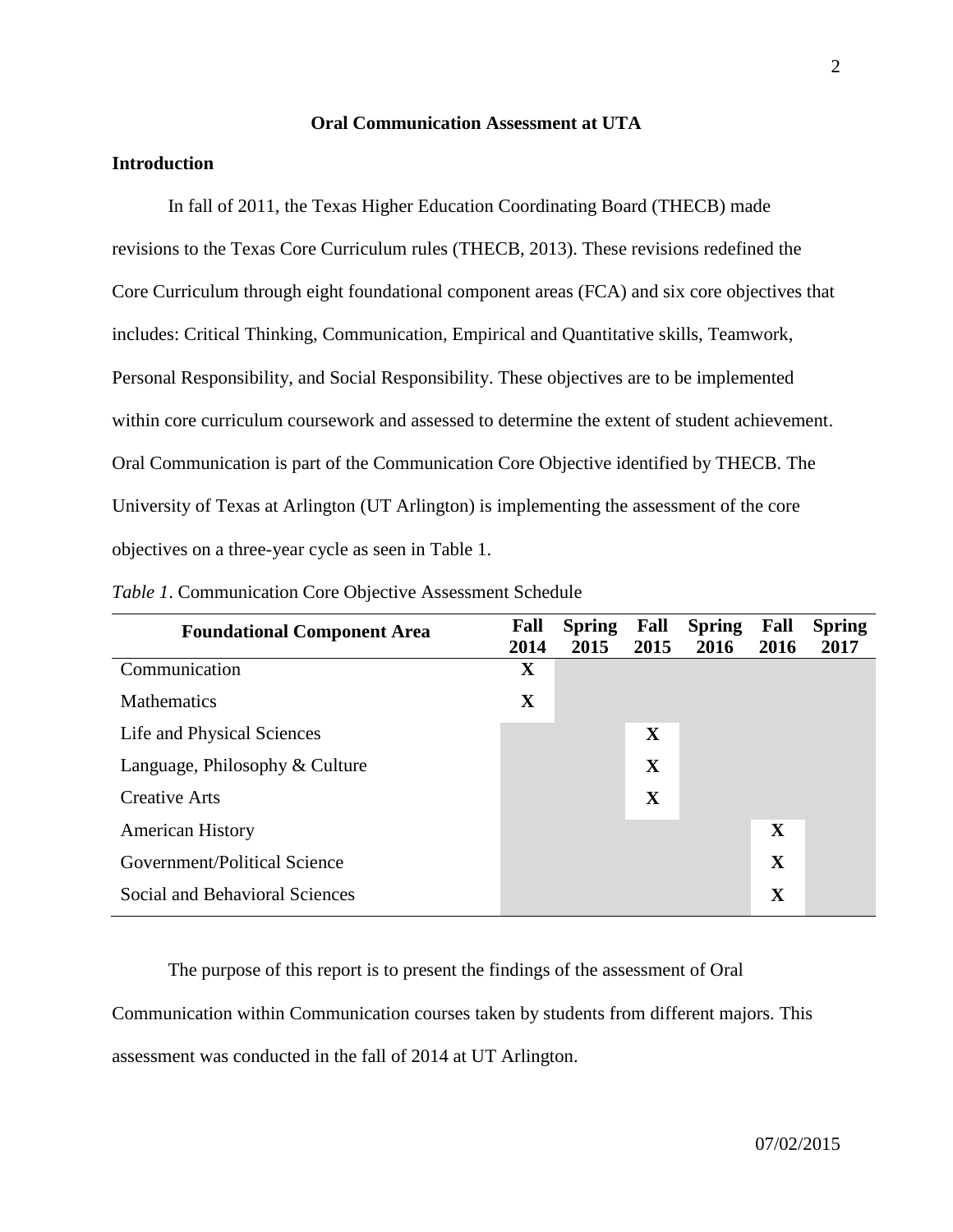Two hundred two students taking Communication courses participated in the assessment. The gender composition of the participants was 49% Male (n=98) and 51% Female (n=104). The racial and ethnic composition of the participants was 11% African American (n=23), 16% Asian  $(n=32)$ , 36% White  $(n=73)$ , 28% Hispanic  $(n=57)$ , and 9% other  $(n=17)$ , a representative sample. Eight of UT Arlington's ten colleges and schools were represented by the student sample (Table 2).

| College/School                | <b>Number of Students</b><br>(Percent) |  |  |
|-------------------------------|----------------------------------------|--|--|
| Architecture                  | $1(0.5\%)$                             |  |  |
| <b>Business</b>               | 98 (49%)                               |  |  |
| Education                     | $0(0\%)$                               |  |  |
| Engineering                   | $1(0.5\%)$                             |  |  |
| Liberal Arts                  | 39 (19%)                               |  |  |
| Nursing and Health Innovation | 8(4%)                                  |  |  |
| Science                       | 30 (15%)                               |  |  |
| Social Work                   | 7(4%)                                  |  |  |
| Urban and Public Affairs      | $0(0\%)$                               |  |  |
| University College            | 18 (9%)                                |  |  |

*Table 2*. College/School Breakdown of Students

## *Procedure*

 Students enrolled in the COMS 1301 course in the fall of 2014 were given a signature assignment which was a six to eight minute persuasive speech. For the assignment, students were asked to develop a persuasive argument in a topic of their choice. During their in-class speech, the instructor used an evaluation rubric to grade each student.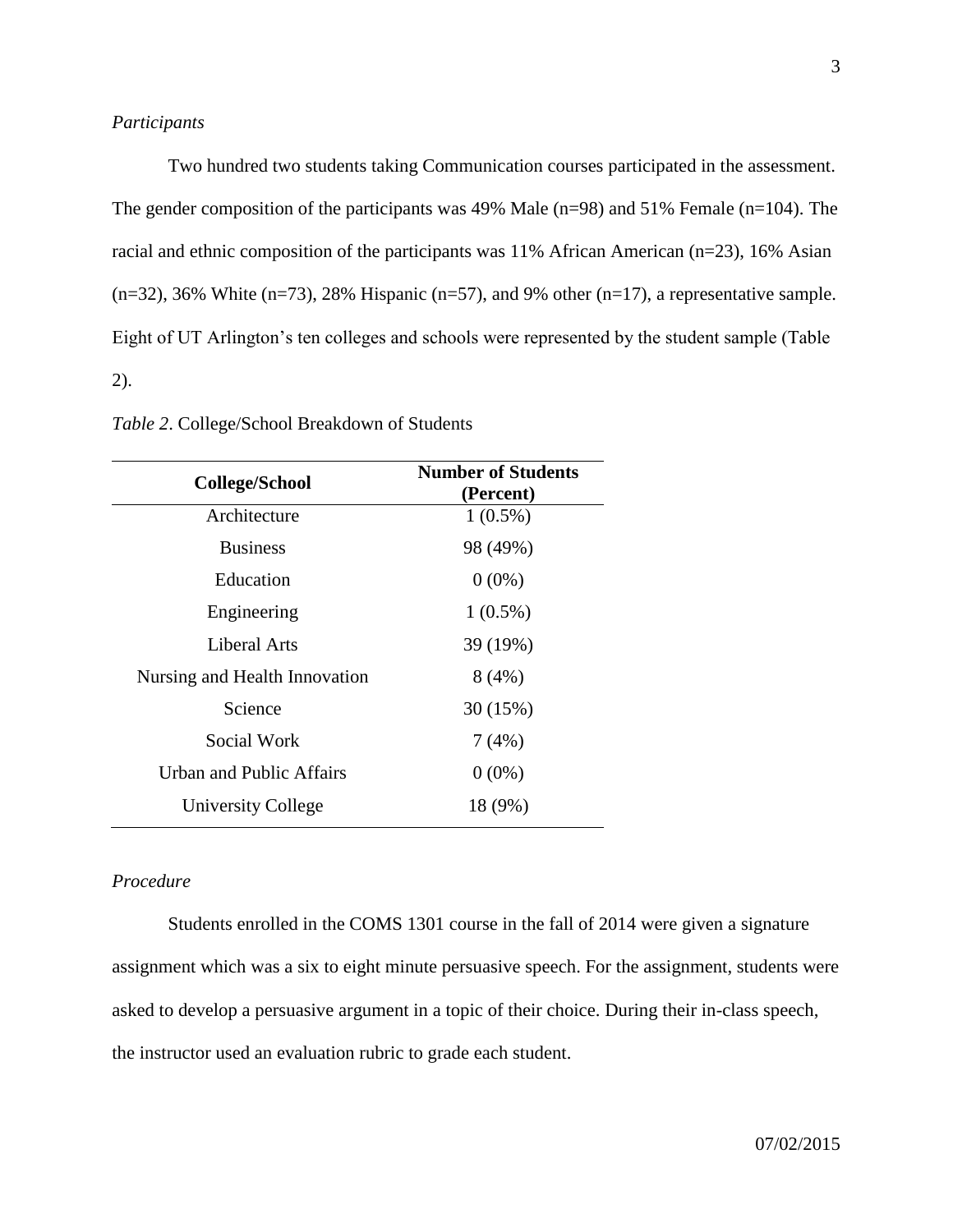#### *Assessment Instrument*

Communication instructors used a departmental evaluation rubric to grade student signature assignments in COMS 1301 classes. Further, the departmental rubric was aligned with the dimensions of the Association of American Colleges and Universities' (AAC&U) Valid Assessment of Learning in Undergraduate Education (VALUE) rubric for Oral Communication. Sixteen of departmental rubric criteria were analyzed for this assessment (Table 3). Each criterion was evaluated with a 3-point scale.

| <b>AAC&amp;U Dimensions for Oral</b><br>Communication | <b>Departmental Criteria</b>                      |
|-------------------------------------------------------|---------------------------------------------------|
| Introduction                                          | Opener grabbed audience attention                 |
|                                                       | Introduction transition clear with all parts      |
| Body                                                  | Key ideas explained effectively                   |
|                                                       | Main points supported with evidence/citations     |
|                                                       | Speaker establishes clear need (problem)          |
|                                                       | Speaker establishes clear satisfaction (solution) |
| Conclusion                                            | Reviewed thesis and main points                   |
|                                                       | Provided memorable, creative closer               |
| Organization                                          | Clear internal transitions between main points    |
| Language                                              | Clear, concise, vivid and audience sensitive      |
|                                                       | Topic choice is relevant and useful to the        |
|                                                       | audience                                          |
| Delivery                                              | Vocally expressive, conversational style          |
|                                                       | Avoided vocal fillers (like, uh, um)              |

*Table 3.* Dimensions and criteria used in assessment

07/02/2015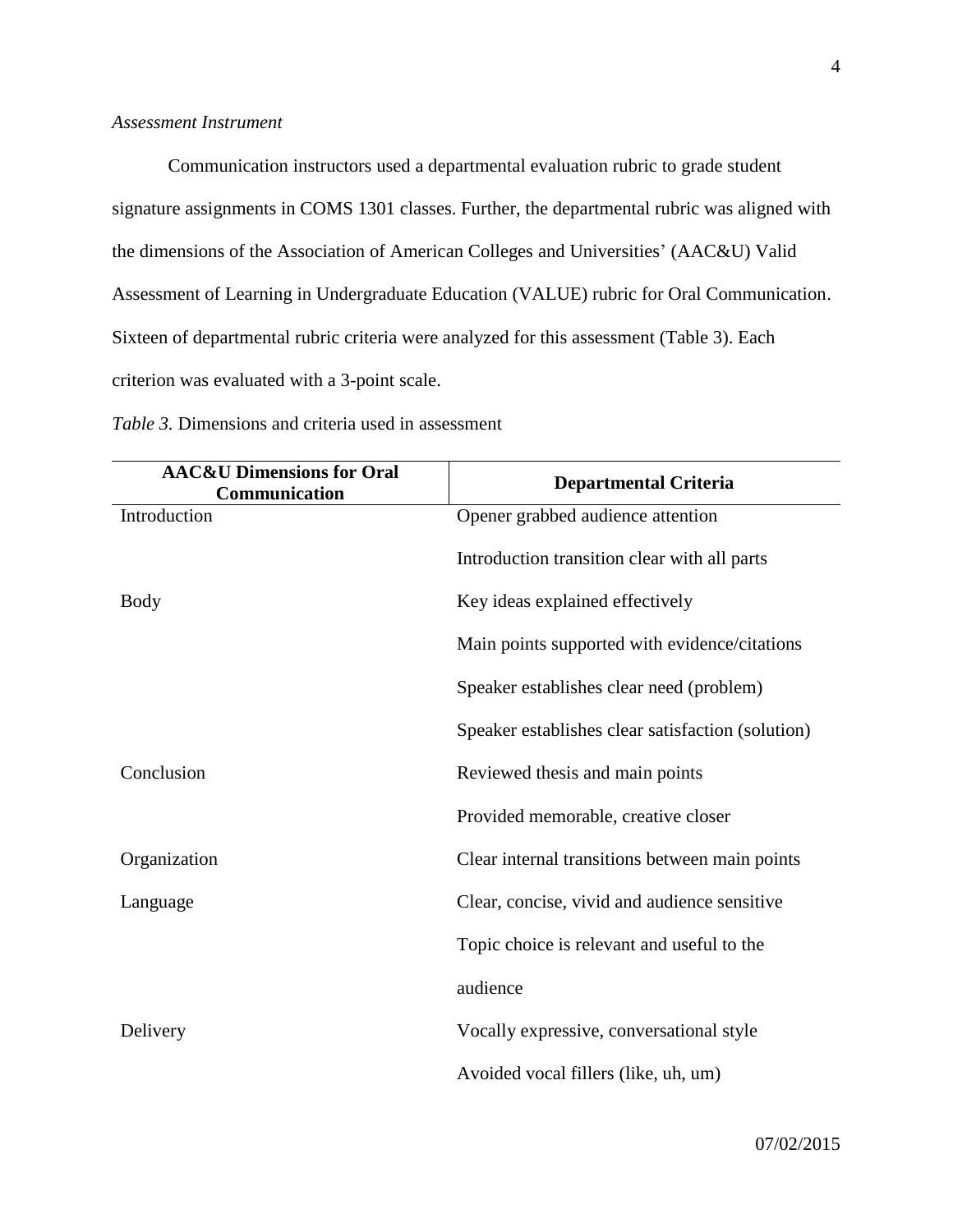Avoided talking to visual aid Adequate eye contact Expressed genuine interest in topic through delivery

### **Results**

 A detailed count of students' scores is presented in Table 4. In appendices A and B ar e the breakdown of students' scores by gender and ethnicity. Below is a highlight of students' scores across the 16 criteria.

Students' scores were highest in the following criteria:

- (1) Clear, concise, vivid and audience sensitive. (Language Dimension)
- (2) Topic choice is relevant and useful to the audience. (Language Dimension)
- (3) Expressed genuine interest in topic through delivery (Delivery Dimension)

Students' scores were lowest in the following criteria:

- (1) Key ideas explained effectively. (Body Dimension)
- (2) Speaker establishes clear satisfaction (solution). (Body Dimension)

*Table 4.* Overall Results of Oral Communication Assessment

| <b>AAC&amp;U Dimensions for</b> |                               | <b>Score Frequency (Percent)</b> |          |         |  |
|---------------------------------|-------------------------------|----------------------------------|----------|---------|--|
| <b>Oral Communication</b>       | <b>Departmental Criteria</b>  |                                  |          |         |  |
|                                 | Opener grabbed audience       |                                  | 47       | 153     |  |
| Introduction                    | attention                     | (1%)                             | (23%)    | (76%)   |  |
|                                 | Introduction transition clear |                                  | 39       | 158     |  |
|                                 | with all parts                | $(3\%)$                          | $(19\%)$ | $78\%)$ |  |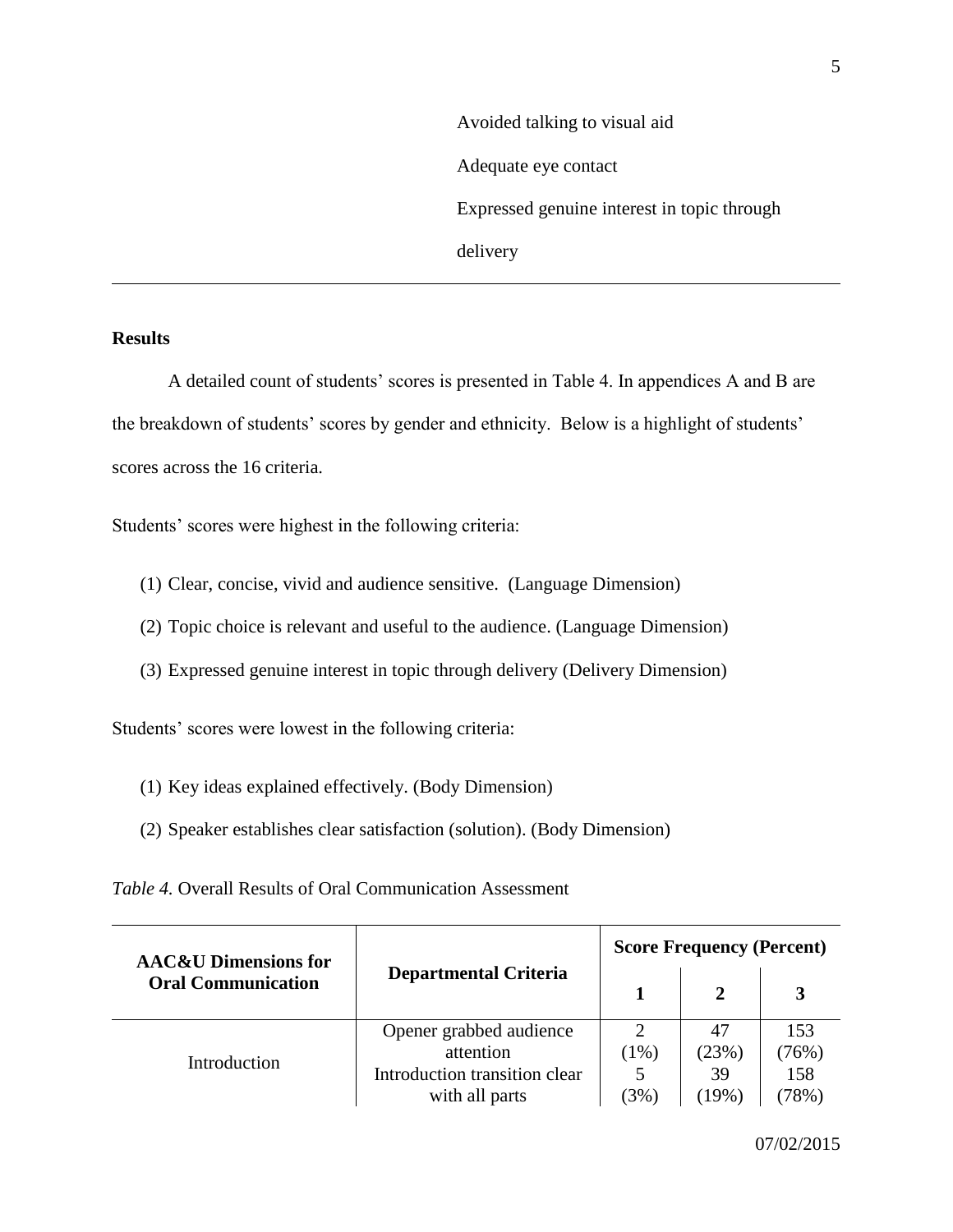|              | Key ideas explained            | $\mathbf{1}$   | 133      | 68        |
|--------------|--------------------------------|----------------|----------|-----------|
|              | effectively                    | $(0\%)$        | (66%)    | (34%)     |
|              | Main points supported with     | 9              | 89       | 104       |
| <b>Body</b>  | evidence/citations             | (4%)           | (44%)    | (42%)     |
|              | Speaker establishes clear need | 16             | 93       | 93        |
|              | (problem)                      | $(8\%)$        | (46%)    | (46%)     |
|              | Speaker establishes clear      | 20             | 108      | 74        |
|              | satisfaction (solution)        | $(10\%)$       | (53%)    | (37%)     |
|              | Reviewed thesis and main       | 3              | 124      | 75        |
| Conclusion   | points                         | (2%)           | $(61\%)$ | (37%)     |
|              | Provided memorable, creative   | $\overline{2}$ | 89       | 111       |
|              | closer                         | $(1\%)$        | (44%)    | (55%)     |
|              | Clear internal transitions     | $\overline{2}$ | 28       | 172       |
| Organization | between main points            | $(1\%)$        | (14%)    | (85%)     |
|              | Clear, concise, vivid and      | $\theta$       | 6        | 196       |
| Language     | audience sensitive             | $(0\%)$        | (3%)     | (97%)     |
|              | Topic choice is relevant and   | $\overline{0}$ | 1        | 201       |
|              | useful to the audience         | $(0\%)$        | $(0\%)$  | $(100\%)$ |
|              | Vocally expressive,            | $\overline{2}$ | 26       | 174       |
|              | conversational style           | (1%)           | (13%)    | (86%)     |
|              | Avoided vocal fillers (like,   | $\overline{2}$ | 110      | 90        |
|              | uh, um)                        | $(1\%)$        | (54%)    | (45%)     |
| Delivery     | Avoided talking to visual aid  | $\overline{2}$ | 75       | 125       |
|              |                                | $(1\%)$        | (37%)    | (62%)     |
|              |                                | $\overline{0}$ | 27       | 175       |
|              | Adequate eye contact           | $(0\%)$        | (13%)    | (87%)     |
|              | Expressed genuine interest in  | $\overline{0}$ | 11       | 191       |
|              | topic through delivery         | $(0\%)$        | (5%)     | (95%)     |

# *Summary*

The current assessment using a departmental AAC&U aligned rubric revealed students enrolled in COMS 1301 scored well in the areas of Introduction, Organization, Language, and delivery.

6